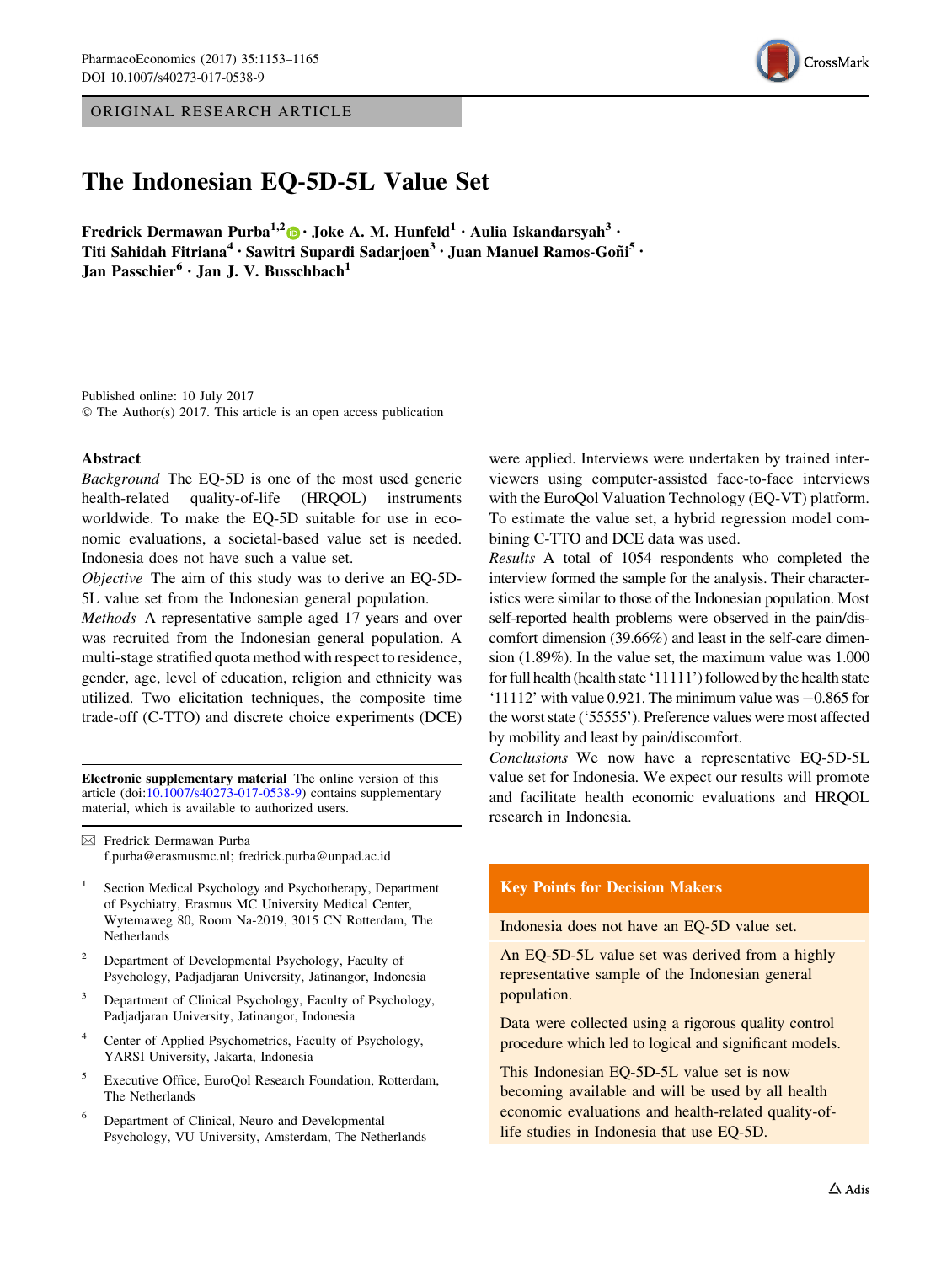# 1 Introduction

The Indonesian government wishes to improve equal access to healthcare by introducing universal health insurance. To ensure health technology assessment (HTA) can be undertaken for such an insurance scheme, Indonesia intends to employ cost-effectiveness analysis for new and existing medical interventions. To value the outcomes of a medical intervention in quality-adjusted life-years (QALYs) requires a quality-of-life instrument that can value the health states of patients using societal preferences, such as the EQ-5D instrument. At present, no Indonesian EQ-5D value set is available for the calculation of QALYs. There exists a standardized valuation protocol for the 5-level version of EQ-5D. We employed this protocol with over 1000 respondents representative of the Indonesian population. Below we describe in more detail (1) the social, economic and organizational HTA setting that determines the demand and specifications for an Indonesian valuation study; (2) a brief introduction to the EQ-5D-5L, its valuation protocol and the place of the EQ-5D in HTA; and (3) why we cannot rely on values set from European countries and/or neighbouring countries.

Indonesia is located in South East Asia, with 255.5 million inhabitants in 2015 [\[1](#page-11-0)]. Commencing in January 2014, Indonesia has implemented universal healthcare coverage organized by the 'Badan Penyelenggara Jaminan Sosial Kesehatan' or BPJS Kesehatan: the Healthcare and Social Security Agency. The aim of the BPJS Kesehatan is to include all Indonesian citizens in the National Health Insurance system to enable them to obtain access to healthcare benefits and to provide protection with respect to basic health needs [[2\]](#page-11-0). The decision-making process related to the implementation of this national health coverage and the adoption of new technologies can benefit from an evidence-based strategy and the application of HTA, a decision-making process involving economic evaluation and other considerations such as those of an ethical and organizational nature, to ensure the optimal use of health technologies for the population. In 2015, the Ministry of Health of Indonesia formed a national HTA committee (Komite Penilaian Teknologi Kesehatan). The committee's expected output is a policy recommendation to the Minister on the feasibility of the health service(s) to be included in the National Health Insurance benefit package [[3,](#page-11-0) [4](#page-11-0)].

Economic evaluation uses clinical evidence to provide systematic consideration of the effects of all available alternatives regarding health, healthcare costs, and other effects regarded as valuable  $[5]$  $[5]$ . Cost-utility analysis (CUA) is used to evaluate health-related quality-of-life (HRQOL) outcomes and to compare costs and outcomes between different healthcare programmes in terms of cost per OALY [\[5](#page-11-0), [6\]](#page-11-0). A QALY is obtained by integrating a health state utilities function, measured by multi-attribute utility instruments (MAUIs), differentiated over a lifetime. The three most widely used MAUIs are the EQ-5D, the Health Utility Index (HUI), and the Short Form 6D (SF-6D) [[5–8](#page-11-0)]. Several national HTA organizations, for example in the UK and Thailand, have recommended EQ-5D as the preferred method for deriving utilities [\[9](#page-11-0), [10](#page-11-0)]. Developed by the EuroQol Group, EQ-5D is a standardized generic instrument that collects descriptive HRQOL data on five dimensions: mobility, self-care, usual activities, pain/discomfort, anxiety/depression); followed by a self-rating of overall health status on a visual analogue scale (EQ VAS) ranging from 0 ('worst imaginable health state') to 100 ('best imaginable health state') [\[11](#page-11-0), [12](#page-11-0)]. In 2011, the EuroQol Group expanded the levels of severity of the classic version of EQ-5D, renamed EQ-5D-3L, from three to five levels. This new instrument is designated 'EQ-5D-5L' [[12\]](#page-11-0). Recent studies have shown that EQ-5D-5L produces a richer description of health states, a higher discriminatory power, and a lower ceiling effect compared with EQ-5D-3L [\[13–18\]](#page-11-0). The EuroQol Group has also developed a valuation protocol for EQ-5D-5L [\[19](#page-12-0)], and the EuroQol Group Valuation Technology (EQ-VT) template computerized the interview method to standardize EQ-5D-5L valuation studies in different countries. This protocol provides a value set for the calculation of QALYs using a societal perspective, the preferred perspective in health economics [\[5](#page-11-0)].

Indonesia does not have an EQ-5D value set, either for the 3-level or for the new 5-level version. Previous EQ-5D studies conducted in Indonesia measured health preferences using the Malaysian value set or values derived from citizens of the UK [[20,](#page-12-0) [21](#page-12-0)]. However, for a value set to be valid for Indonesia it should represent the culture and living standards of Indonesia [[22\]](#page-12-0). Moreover, the values should match the particular wording of the Indonesian instrument: for instance, if 'cukup' (i.e. 'moderate') is less worse in Bahasa Indonesia than in the Malaysian language ('sederhana') or in English, then the values should match that difference. For these reasons the aim of our study was to obtain preferences from the general population in order to derive a national EQ-5D-5L value set for the calculation of QALYs from a societal, Indonesian perspective.

# 2 Methods

## 2.1 Respondents

A representative sample was recruited from the Indonesian general population, with a minimum of 1000 respondents aged 17 and over, based on the work of Ramos-Goñi et al., to obtain a 0.01 standard error (SE) of the observed mean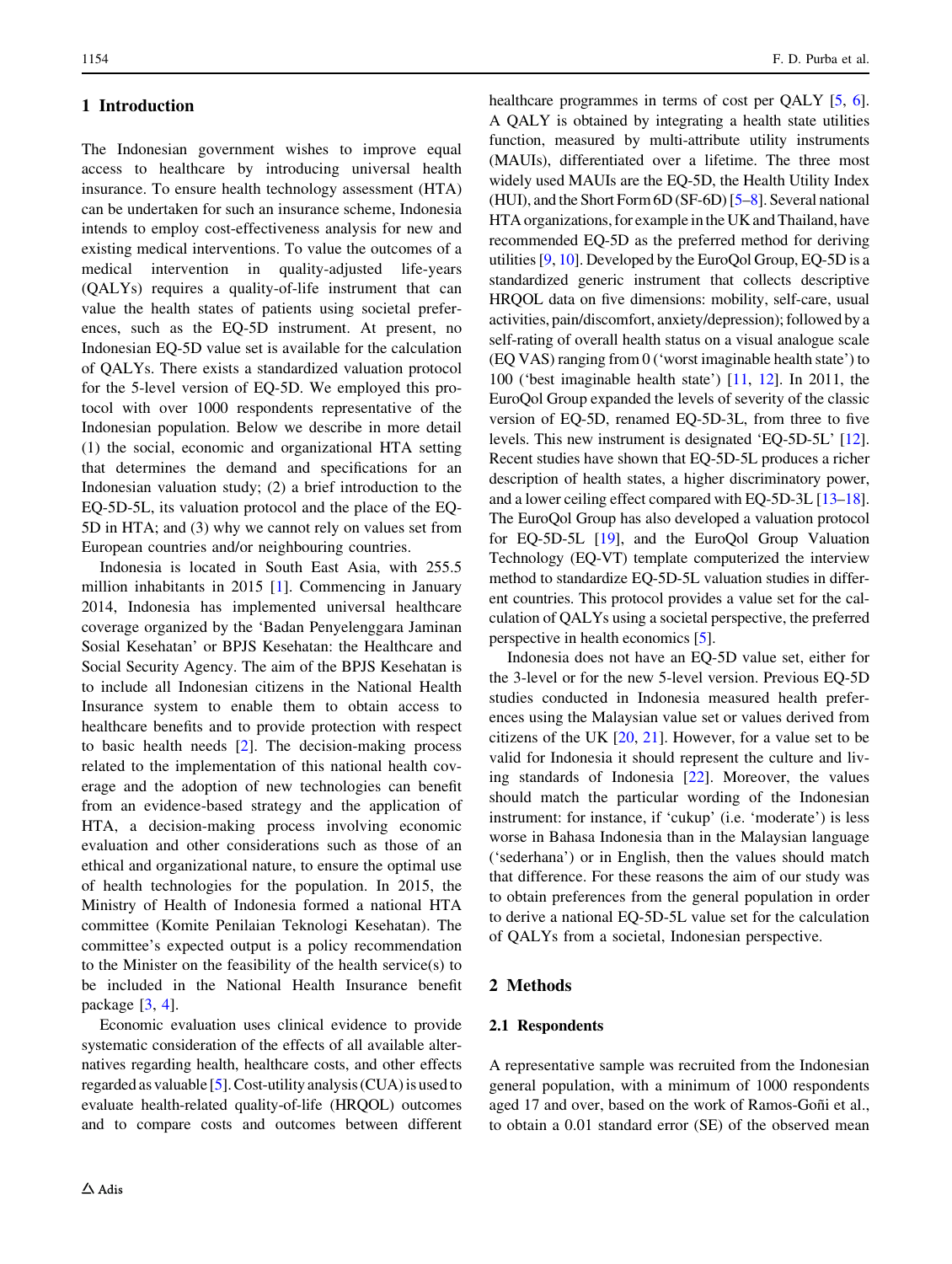<span id="page-2-0"></span>composite time trade-off (C-TTO), 9735 C-TTO responses were needed. Therefore, the 1000 respondents interviewed provided 10,000 C-TTO and 7000 discrete choice responses to estimate the models [[23\]](#page-12-0). The adult population was defined as aged 17 and over, because in Indonesia, the legal age to obtain an ID card, a driving license, and access to voting is 17. To ensure the representativeness of the final sample for the Indonesian general population, we used a multi-stage stratified quota method with respect to residence (urban/rural, as registered by the official national register); gender (male/female); age (17–30/31–50/  $>50$  years); and level of education: basic (primary school and below), middle (primary school plus at least 1 year of high school) and high (all others). This resulted in the first stage of 36 quota groups. Two other categories, religion (Islam/Christian/Others) and ethnicity (own-declared ethnicity: Jawa/Sunda/Sumatera/Sulawesi/Madura-Bali/Others), were considered important as well. However, including them in the same way as residence, gender, age, and education would result in  $36 \times 3 \times 6 = 3888$  quota groups. We therefore used religion and ethnicity quotas independently from the other factors. So religion and ethnicity are representative over the whole sample, but within the individual 36 quota groups this might not be the case. To take account of this second layer of sampling, we called this a 'multi-stage stratified quota'. The predefined quotas were based on updated data from the Indonesian Bureau of Statistics [[1\]](#page-11-0).

We designed and used an online tool to ensure that the recruitment of respondents was in accordance with predefined quotas while the sampling was employed in different parts of the country. Interviews were conducted in the following six cities and their surroundings, located in different parts of Indonesia: Jakarta, Bandung, Jogjakarta, Surabaya, Medan, and Makassar. Respondents were recruited through a mixed strategy, i.e. through personal contact, local leader assistance, and from public places such as mosques and shopping streets. We also asked respondents to introduce us to other potential respondents. Interviews were conducted at the respondents' or interviewers' homes. For their participation, all respondents received a mug or a t-shirt specifically designed for the valuation study. Informed consent was obtained from all respondents included in the study. The study was approved by the Health Research Ethics Committee, Faculty of Medicine, Padjadjaran University, Indonesia.

# 2.2 Instruments

# 2.2.1 EQ-5D-5L

We used the official EQ-5D-5L Bahasa Indonesia version provided by the EuroQol Group. This translation of EQ- 5D-5L was produced using a standardized translation protocol that followed international recommendations [\[24](#page-12-0)]. As briefly mentioned in the introduction, EQ-5D-5L consists of five dimensions: mobility (MO), self-care (SC), usual activities (UA), pain/discomfort (PD), and anxiety/ depression (AD). Each dimension has five levels: no problems, slight problems, moderate problems, severe problems, and unable/ extreme problems [[12\]](#page-11-0). The EQ-5D-5L instrument describes  $3125(5^5)$  unique health states. A 1-digit number expresses the level selected for that specific dimension. Hence, combining a 5-digit number for five dimensions will describe a specific health state. For example, state '11111' indicates 'no problems on any of the five dimensions', while state '54321' indicates 'unable to walk about, severe problems washing or dressing, moderate problems doing usual activities, slight pain or discomfort, and no anxiety or depression' [[12\]](#page-11-0). Each health state has a so-called 'sum score of the level digits', which means the sum of the levels across domains; for example, '11111' sum score of the level digits is 5 and '54321' is 15. This EQ-5D descriptive system is followed by self-rating of overall health status on a visual analogue scale (EQ VAS) ranging from 0 ('worst health you can imagine') to 100 ('best health you can imagine').

## 2.2.2 Valuation Protocol

The EQ-5D-5L valuation protocol consists of five sections [\[19](#page-12-0)]:

- 1. A general welcome, where the interviewer explains the objectives of the research, followed by filling in the informed consent when the individuals agree to participate.
- 2. Introduction to and completion of the descriptive system, VAS and background questions (age, sex, experience of illness, religion, ethnicity and education).
- 3. C-TTO (see Sect. [2.2.3](#page-3-0) below) tasks followed by a 'Feedback Module' task. Each respondent has to complete one example (health state: being in a wheelchair), three practice health states (mild: '21121'; severe: '35554'; and moderate but difficult to imagine: '15411') and ten 'real' C-TTO tasks valuing hypothetical EQ-5D-5L health states. In the Feedback Module task, the respondents check whether they agree with the order of the health states they valued before. The EQ-VT screen shows health states for 10 C-TTO tasks arranged based on their value given by the respondents: from the lowest value at the bottom to the highest value at the top. Respondents are allowed to 'flag' the health state(s) for which they do not agree with the previously given relative position to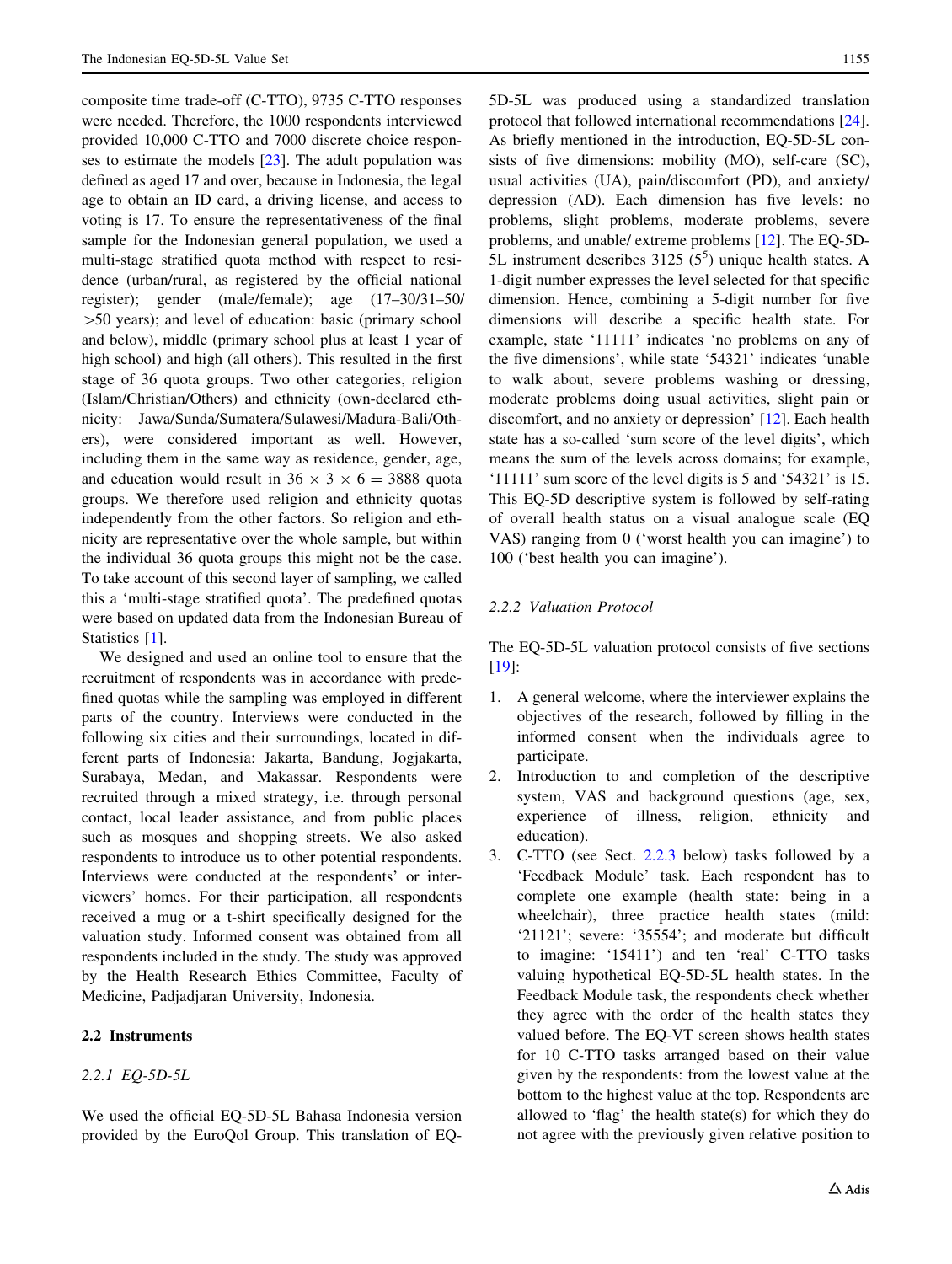<span id="page-3-0"></span>other health states, but they are not allowed to alter their initial values. Three debriefing questions regarding the difficulties of the C-TTO tasks are added at the end of this section.

- 4. A discrete choice experiment (DCE, see Sect. [2.2.3](#page-2-0) below) followed by three debriefing questions regarding the DCE. Each respondent has to complete seven forced-pair comparisons.
- 5. A round-up, where respondents can comment on the valuation tasks.
- 6. Country-specific questionnaire(s) (if any).

All sections were administered utilizing computer-assisted face-to-face interviews employing the EQ-VT platform version 2.0.

# 2.2.3 Preference Elicitation Methods

Time trade-off (TTO) has been widely used as a standard method to elicit preferences [[25](#page-12-0), [26\]](#page-12-0). C-TTO uses conventional TTO to elicit better-than-dead (BTD) values, and lead-time TTO to elicit worse-than-dead (WTD) values. Details regarding C-TTO can be found in the study by Oppe et al. [\[27](#page-12-0)]. In summary, respondents were first faced with 'conventional' TTO where they had to choose between 10 years in an impaired health state (Life B) and 10 years of full health (Life A). After a series of choicebased iterations, respondents achieved a point of equivalence between the length of time in full health (Life A):  $x'$ and a period of time (10 years) in the impaired health state (Life B). The impaired health state value is defined as x/10. For example, if a respondent could not differentiate between 3 years of full health in Life A and 10 years living in Life B, then that health state value would be 0.3 (3/10). For a really poor health state, respondents might prefer to die immediately; that is, the value for that specific health state is  $\langle 0 \rangle$  (death value = 0). In this case, the lead-time TTO approach was introduced to allow respondents to express a value below the value of death; that is, below 0. The two lives in the lead-time TTO are 10 years of full health (Life A) and 10 years of full health followed by 10 years in the impaired health state (Life B). When respondents reach an indifference point between the amount of time ' $x$ ' in Life A and Life B, the health state value is defined as  $(x - 10)/10$ . Hence,  $-1$  is the lowest possible value of a given health state, generated from trading the full 10 years of Life A in a lead-time TTO.

The EQ-5D-5L valuation protocol included 86 EQ-5D-5L health states to be valued using C-TTO. The 86 health states were distributed into ten blocks with a similar level of severity. Eighty unique heath states were selected using Monte Carlo simulation (eight unique heath states included in each block), five very mild states (only one dimension at level 2 and all others at level 1, e.g. '11112') (each included in two blocks) and the most severe/'pits' state ('55555') (included in all blocks) [[19\]](#page-12-0). Respondents were randomly assigned to one of the ten C-TTO blocks. Each state of the block was presented in random order to respondents using the EQ-VT platform.

However, it was realized that TTO has its limitations. EuroQol Group considered different valuation techniques to be used in conjunction with TTO to make the valuation studies more robust and valid. Previous experiments with DCE, like the study by Stolk et al. using EQ-5D-3L [\[28](#page-12-0)] or Ramos-Goñi et al. using EQ-5D-5L [\[29](#page-12-0)], showed that the DCE is a valid valuation technique to get health preferences from respondents. Since both TTO and DCE try to measure the same concept, it was anticipated that DCE could be used in combination with TTO [[30](#page-12-0)]. In the light of this reasoning, DCE was included in the EuroQol VT protocol.

Each DCE task was conducted by presenting two health states and asking the respondent to select the preferred state for him/her. The DCE design consisted of 196 pairs of EQ-5D-5L health states distributed over 28 blocks, each consisting of seven pairs with a similar severity [[19\]](#page-12-0). The seven paired comparisons were presented in random order by the EQ-VT; in addition, the right–left order of the two health states presented was also randomized.

# 2.3 Data Collection

At the outset, 13 interviewers were recruited and trained intensively in a 1-day workshop at two locations: (1) Jakarta for interviewers who worked in Jakarta, Bandung and Makassar; and (2) Jogjakarta for interviewers who worked in Jogjakarta, Surabaya and Medan. Each interviewer performed at least five pilot interviews in the week after training. Their experiences were discussed and feedback was given by the daily supervisor. Only after this were they permitted to conduct real data interviews. Three additional interviewers were hired during the data collection and they received similar training and met similar requirements to the first 13. Interviews were performed between March 9, 2015 and January 24, 2016. After 102 interviews we evaluated the quality of the interviews (see Sect. [2.5](#page-4-0) below) and we concluded that their quality was not yet sufficient. Hence we retrained the interviewers and treated the 102 interviews collected thus far as pilot interviews, excluding the 102 interviews in the data analysis. A detailed description of this decision-making process and the retraining of the interviewers is provided elsewhere [\[30](#page-12-0)].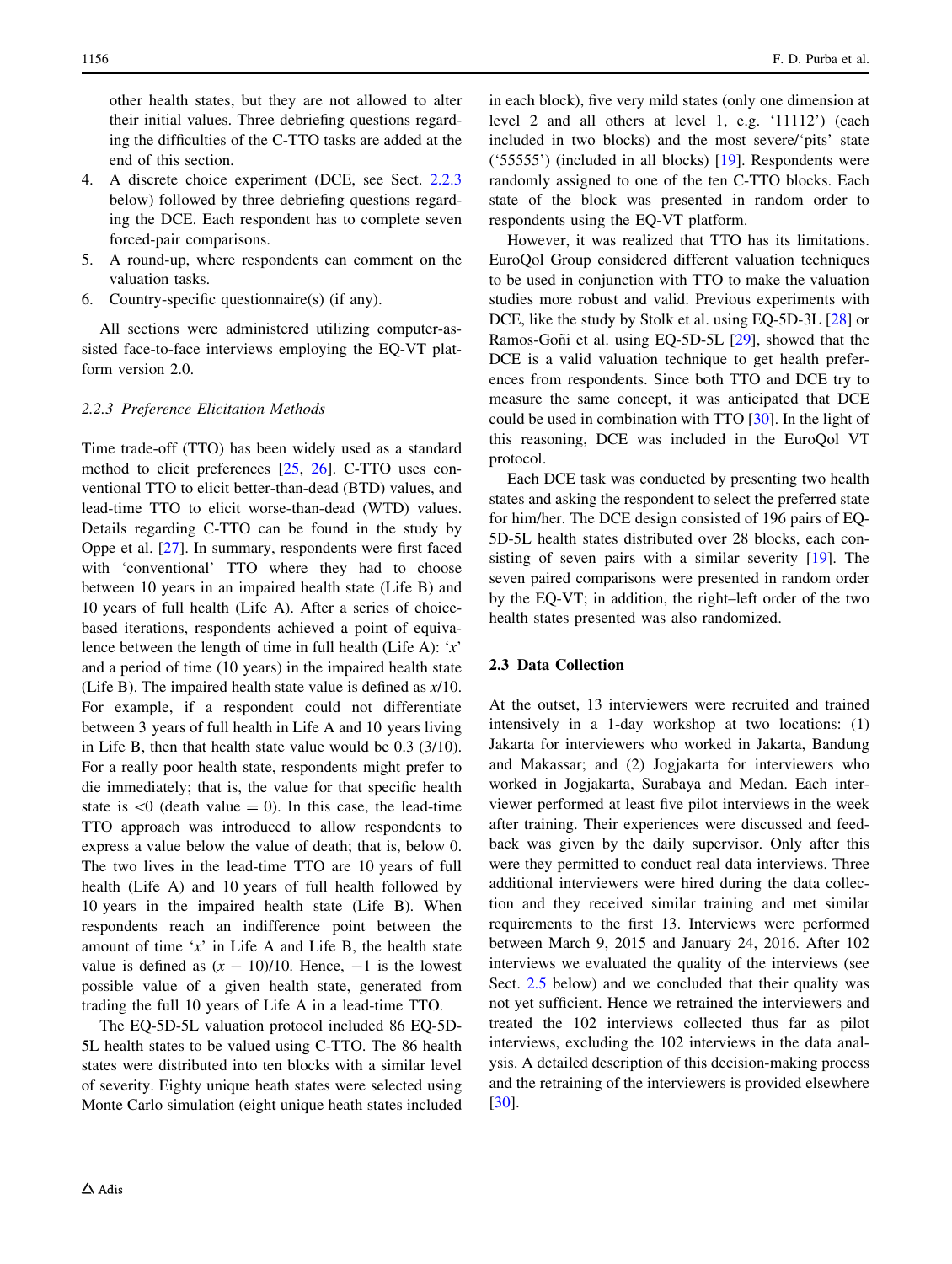### <span id="page-4-0"></span>2.4 Exclusion Criteria

There were two main criteria for data exclusion: lack of completion of an interview and characteristics of respondents' answers that related to poor understanding of the task or to errors [[31](#page-12-0)]. Note that the first criterion concerns excluding respondents and the second excludes respondent answers/responses.

With respect to the first criterion, interviews were excluded when respondents did not finish the interview for the following reasons: (1) the respondent indicated that he/ she did not want to continue the interview process, (2) interviewers concluded that the respondent was unable to differentiate between the different dimensions and levels of EQ-5D-5L, (3) interviewers concluded that the respondent was not able to comprehend the C-TTO task during the practice session. When an interview had to be stopped during the C-TTO task it was excluded from the study.

With respect to the second criterion, completed interview responses were excluded on account of any of the following characteristics: (1) a respondent had a positive slope on the regression between his/her values on C-TTO and the 'sum score of the level digits', as this would indicate that the respondent provided higher utility values for poorer health states on average—the slope of the regression between C-TTO and the 'sum score of the level digits' was generated as part of the standard quality control report; (2) when a response in the C-TTO tasks was judged to be irrational: for instance, preferring life B (10 years in the corresponding health state) to life A (10 years in full health) and not shifting after his/her initial response was reconfirmed by the interviewer; (3) responses that were marked by the respondents in the Feedback Module task, which was a sign that the respondents disagreed with the valuation of those responses.

#### 2.5 Quality Control

To ensure data quality, we followed the quality control  $(QC)$  process described by Ramos-Goñi et al.  $[32]$  $[32]$ , which consisted of minimum quality criteria and cyclical feedback to improve interviewers' skills. The EuroQol Group facilitates use of the EQ-VT QC tool, which is a software programme that automates the production of QC reports based on data from EQ-VT studies. Bi-weekly meetings (teleconference-based) were organized to discuss the QC reports with the EQ-VT support team. The aim of these meetings was to evaluate and improve the interviewers' performance and to check for possible non-compliance to the interview protocol.

#### 2.5.1 Minimum Quality Criteria

The QC reports provided a number of statistics related to the quality of the data collected thus far, differentiated by interviewer.

- 1. Wheelchair time: when the duration of time an interviewer used to explain the 'wheelchair example' preceding the actual C-TTO tasks was  $\leq$ 3 min.
- 2. Wheelchair lead-time: when the interviewer did not explain the WTD element of the wheelchair example.
- 3. C-TTO duration: if completing the ten C-TTO tasks took  $\lt$  5 min.
- 4. Inconsistency: the value for state '55555' was not the lowest and it was at least 0.5 higher than that of the state with the lowest value

If any of the four above-mentioned signs are observed, the interview is 'flagged' as being of suspicious quality. If four or more of the interviews are flagged as being of poor quality, all ten interviews thus far conducted by that specific interviewer are removed and retraining of that interviewer is conducted. After a further ten interviews, the performance and compliance are re-evaluated. If again four or more interviews are flagged, the next set of ten interviews will also be removed and the interviewer is removed from the data collection process. Quality control focused on the interviewer; responses in flagged interviews were not removed from the data that was analysed.

The DCE part of the valuation study was also monitored to detect suspicious response patterns. Assuming that A is the health state at the left of the screen and B is the health state at the right of the screen, then a consistent preference for the left (A) would be suspicious (AAAAAAA). The same would apply for the response pattern BBBBBBB, ABABABA, BABABAB. This was also reported in the QC report.

#### 2.5.2 Cyclical Feedback

The retraining programme conducted by the daily supervisor was held in 2 locations: (1) Jakarta for interviewers who worked in Jakarta, Bandung and Makassar; and (2) Jogjakarta for interviewers who worked in Jogjakarta, Surabaya and Medan. The QC reports for their interviews were presented, discussions were held to address noncompliance problems, and suitable solutions were agreed upon among the interviewers. After the retraining programme, the daily supervisor continuously created QC reports, made notes at the group and individual levels, and sent feedback to the interviewers, so that they were able to learn from their own and other interviewers' performance.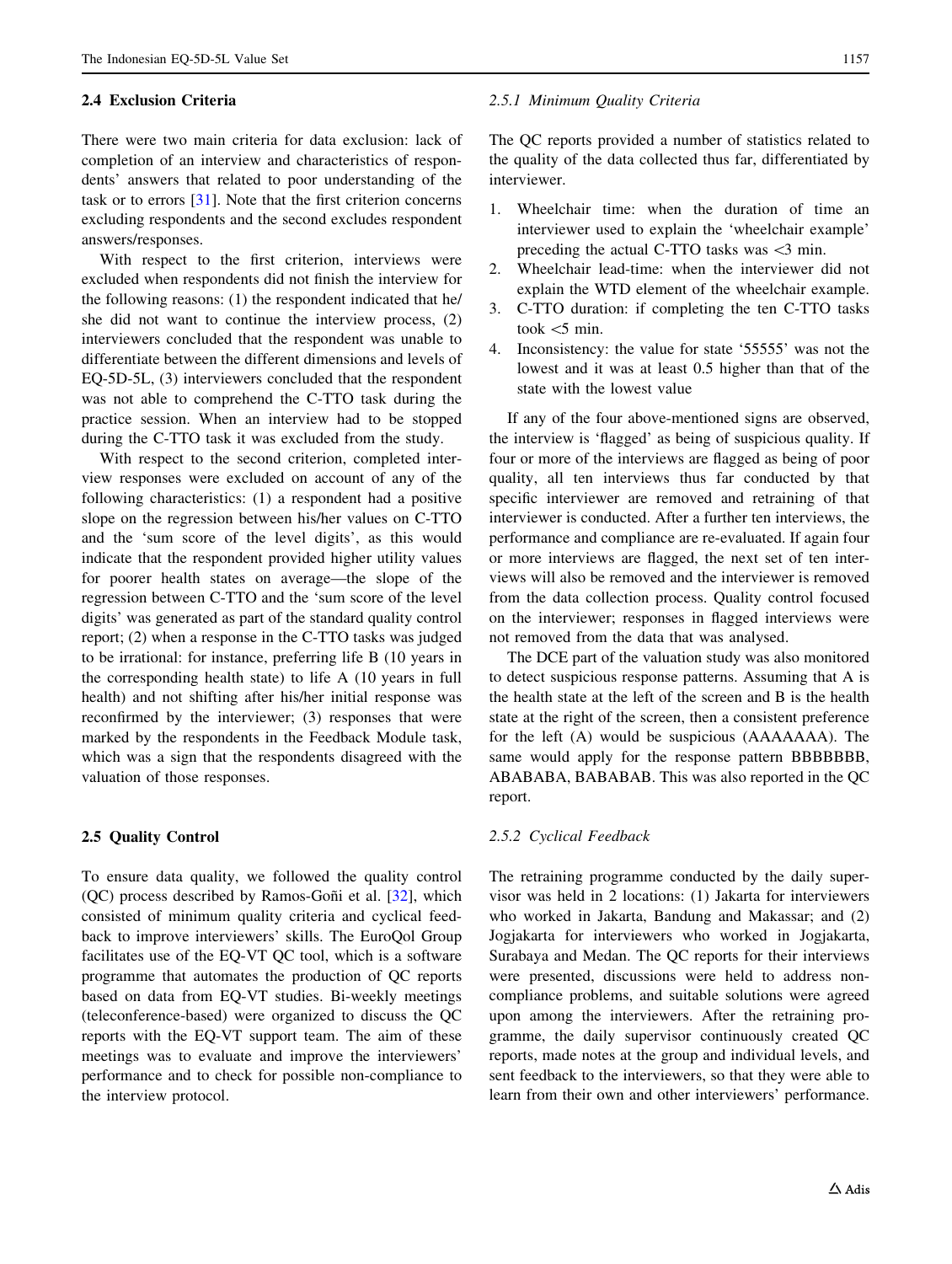## 2.6 Data Analysis

We describe the sample characteristics including self-reported health on the EQ-5D-5L descriptive system and the EQ-VAS using percentages for discrete variables and means and standard deviations for continuous variables in comparison with the Indonesian population. A general z test was used to investigate whether the proportions in the sample were similar to, or different from, the general population.

In this investigation we used TTO (specifically C-TTO) and DCE. TTO has limitations such as loss of aversion [\[33](#page-12-0)], but also has advantages as the TTO-based value sets are anchored on a scale of (0) death to (1) full health. DCE is not exempt from limitations, as lexicographic behaviour from respondents has been widely reported in the literature [\[34](#page-12-0)]. It is also noticeable that DCE, in its present form, where time is not incorporated in health state presentations, does not anchor value sets on a (0) death to (1) full health scale. Therefore, DCE produces value sets on an arbitrary scale based on the relative distances between health states.

However, both techniques attempt to measure health states preference, but using different underlying assumptions, and seem to not share the same limitations. Therefore, the data obtained from these two elicitation methods could be seen as complementary, not necessarily competing with each other. Hence, we chose the solution presented by Oppe and van Hout [[35\]](#page-12-0), who combined DCE with C-TTO in a 'hybrid model', imposing the (0) death to (1) full health scale as determined by C-TTO.

To illustrate how the hybrid model combined C-TTO and DCE responses in this study, we also present the results from the models estimated from each C-TTO and DCE separately, with the same assumptions as those used for the hybrid model. We used the 20-parameter main effects model, which estimates four parameters for the five levels of each of the five dimensions: mobility, self-care, usual activities, pain/discomfort and anxiety/depression. Each coefficient represents the additional utility decrement of moving from one level to another. Hence, the overall decrement of moving from 'no problems' to 'unable/extreme problems' is calculated as the sum of the coefficients of 'no problems to slight problems', 'slight problems to moderate problems', 'moderate problems to severe problems', and 'severe problems to unable/extreme problems'.

Presenting the TTO, the DCE and the hybrid model also allows us to compare the value distribution in the form of the correlations between the predicted values of the models, and we can compare the weights of the individual dimensions. This gives information about construct validity in the form of 'convergent validity', or 'concordance'.

Modelling was undertaken using the STATA statistical package. C-TTO data were modelled using the response

values as dependent variables and the health states as explanatory variables. This was achieved by the implementation of a Tobit model (hyreg with ll() option), which assumes a latent variable Y\*it underlying the observed Yit of C-TTO values when there is either left- or right-censoring in the dependent variable. The C-TTO data, in particular the lead-time C-TTO for WTD health states, is by nature censored at  $-1$  [ll(-1) option on hyreg command]. This means that observed preference values were valued by the C-TTO method at  $-1$ , despite the latent preferences of respondents possibly including values lower than  $-1$  [\[36](#page-12-0)]. The Tobit model accounts for this censoring by estimating the latent variable Y\*it, which can take on predicted preference values extrapolated beyond the range of the observed values. Variance of C-TTO data is not homogeneous among health states; this led us to model C-TTO data as heteroskedastic data. We used the hetcont() option of the hyreg command as suggested by Ramos-Goñi et al. [[37\]](#page-12-0). The dummy variables included in the hetcont() option were the same as those included in the main model, that is, the 20 dummies that specified the main effects model.

DCE (forced pair comparisons in our case) responses were modelled as a conditional logistic regression model including the same 20 dummy parameters as those used for the C-TTO data. Nevertheless, we did not use the coefficients estimated from a conditional logit model because they were expressed on a latent arbitrary utility scale. We rescaled the DCE coefficients using the same parameter  $\theta$ that was estimated in the hybrid model. This rescaling assumes that the C-TTO model coefficients are proportional to the DCE model coefficients. For more details on the modelling see Ramos-Goñi et al.  $[23, 37]$  $[23, 37]$  $[23, 37]$ .

Pearson product-moment correlation analysis was applied to measure the strength and direction of association that exists between C-TTO, DCE rescaled and hybrid predicted values for 3125 health states.

## 3 Results

#### 3.1 Respondent Characteristics

In total, 1056 of 1117 respondents who were approached after the retraining of the interviewers completed the interview. Reasons for interview failure were refusal to participate (36, 3.2%), conflicting schedules (14, 1.25%), discontinuation of the interview at the respondent's request (10, 0.89%), and discontinuation of the interview by the interviewer's decision because of the respondent's lack of understanding (1, 0.09%). From the remaining 1056 respondents, we excluded two respondents who had a positive slope on the regression between their values on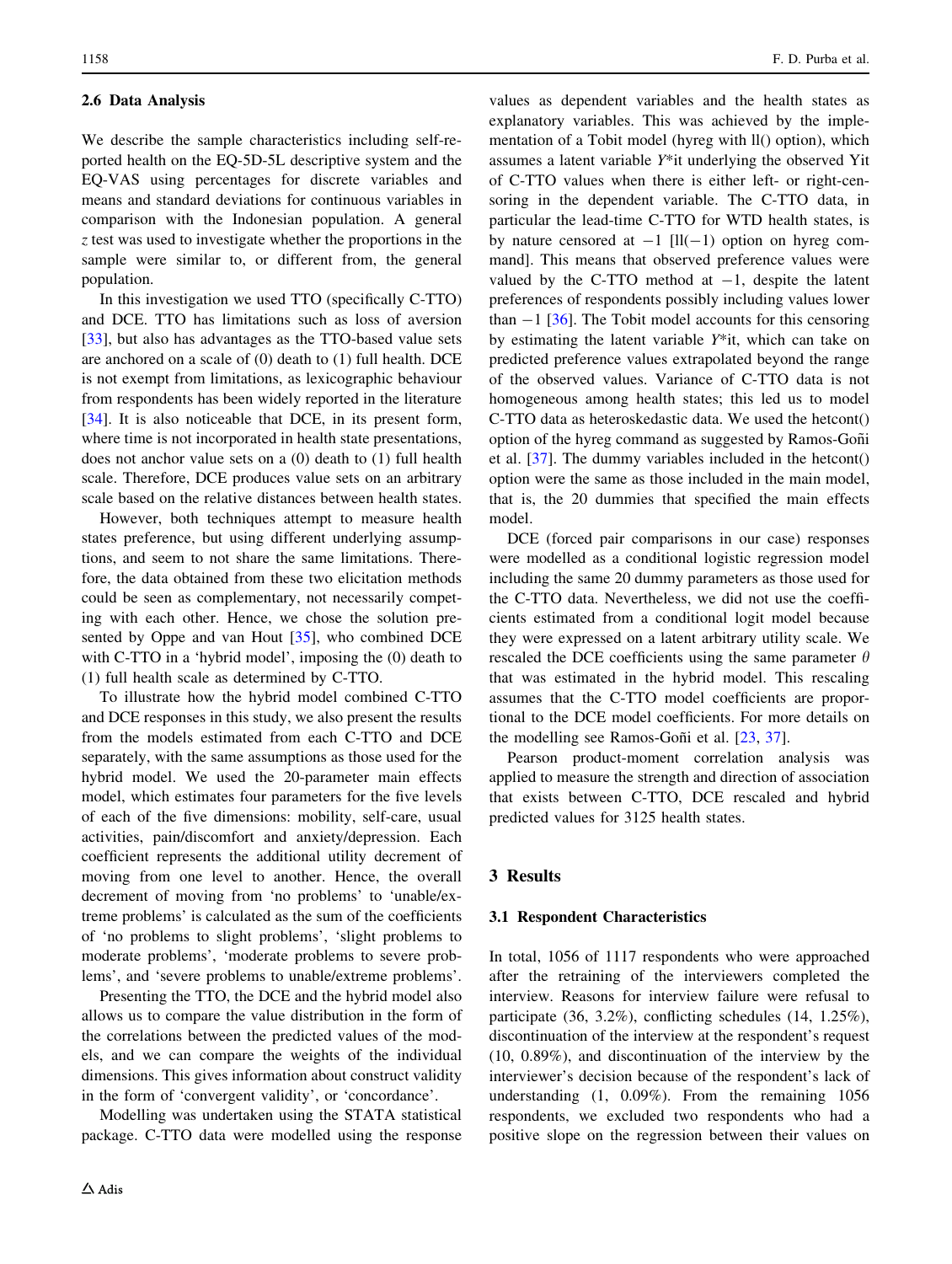<span id="page-6-0"></span>C-TTO and the sum score of the level digits of the health states, indicating that the respondent provided higher utility values for poorer health states on average, leaving 1054 respondents in the final sample. No interviewers were removed because of persistent low-quality data.

Characteristics of the respondents in the final sample were similar to those of the Indonesian population in terms of residence, gender, and religion. There were some statistically significant differences in some of the age groups, education levels, and ethnicities, but the absolute differences are small as these are  $\langle 4\%$  (Table 1).

Table 1 Characteristics of the study respondents/general population

| Characteristics | Study sample<br>$(N = 1054)$<br>$n(\%)$ | Indonesian<br>general<br>population <sup>a</sup> $(\%)$ | <b>Differences</b><br>$(\%)$ |  |  |
|-----------------|-----------------------------------------|---------------------------------------------------------|------------------------------|--|--|
| Residence       |                                         |                                                         |                              |  |  |
| Urban           | 549 (52.09)                             | 53.30                                                   | $-1.21$                      |  |  |
| Rural           | 505 (47.91)                             | 46.70                                                   | $+1.21$                      |  |  |
| Gender          |                                         |                                                         |                              |  |  |
| Female          | 526 (49.91)                             | 49.65                                                   | $+0.26$                      |  |  |
| Male            | 528 (50.09)                             | 50.35                                                   | $-0.26$                      |  |  |
| Age             |                                         |                                                         |                              |  |  |
| $17 - 19$       | 159 (15.09)*                            | 12.35                                                   | $+2.74$                      |  |  |
| $20 - 29$       | 236 (22.39)                             | 24.37                                                   | $-1.98$                      |  |  |
| $30 - 39$       | 264 (25.05)                             | 22.68                                                   | $+2.37$                      |  |  |
| $40 - 49$       | 180 (17.08)                             | 18.08                                                   | $-1.00$                      |  |  |
| $50 - 59$       | 164 (15.56)*                            | 11.84                                                   | $+3.72$                      |  |  |
| $60 - 69$       | 43 (4.08)*                              | 6.36                                                    | $-2.28$                      |  |  |
| $70+$           | $8(0.76)$ *                             | 4.31                                                    | $-3.55$                      |  |  |
| Education       |                                         |                                                         |                              |  |  |
| Low             | 339 (32.16)*                            | 35.18                                                   | $-3.02$                      |  |  |
| Middle          | 550 (52.18)                             | 51.72                                                   | $+0.46$                      |  |  |
| High            | $165 (15.65)^*$                         | 13.10                                                   | $+2.55$                      |  |  |
| Religion        |                                         |                                                         |                              |  |  |
| Islam           | 920 (87.29)                             | 87.18                                                   | $+0.11$                      |  |  |
| Christian       | 103 (9.77)                              | 9.86                                                    | $-0.09$                      |  |  |
| Others          | 31 (2.94)                               | 2.96                                                    | $-0.02$                      |  |  |
| Ethnicity       |                                         |                                                         |                              |  |  |
| Jawa            | 441 (41.84)                             | 40.22                                                   | $+1.62$                      |  |  |
| Sunda           | 199 (18.88)*                            | 15.50                                                   | $+3.38$                      |  |  |
| Sumatera        | 128 (12.14)*                            | 15.02                                                   | $-2.88$                      |  |  |
| Sulawesi        | 63 $(5.98)$ *                           | 8.09                                                    | $-2.11$                      |  |  |
| Madura-Bali     | 52 (4.93)                               | 4.70                                                    | $+0.23$                      |  |  |
| Others          | 171 (16.22)                             | 16.47                                                   | $-0.25$                      |  |  |

\* Significant difference at  $\alpha = 0.05$  from z test

<sup>a</sup> Data from Indonesian Bureau of Statistics (BPS)

#### 3.2 Self-Reported Health Problems

Table [2](#page-7-0) shows that the highest proportion of health problems was reported in the pain/discomfort dimension (39.66% reported 'any problems') and the lowest in the self-care dimension  $(1.9\%)$ . From the final sample, 464  $(44.02\%)$ reported no health problems on any dimension ('11111').

# 3.3 Data Characteristics

The 1054 respondents provided 10540 C-TTO observations (respondents valued 10 health states each). We excluded 45 observations because they were 'irrational answers': preferring life B (10 years in the corresponding health state, which is worse than full health) to life A (10 years in full health) and not shifting after his/her initial response was reconfirmed by the interviewer. Furthermore, 1033 observations that were pointed out by the respondents in the Feedback Module task were removed. Accordingly, the C-TTO dataset contained 9462 observations. Of these, 187 (1.97%) observations relayed the value 0, and another 3349 (35.39%) were negative values (see Fig. [1](#page-7-0) for the histogram of the observed C-TTO values). The 86 observed mean C-TTO values ranged from  $-0.719$  for state '55555' to 0.909 for state '12111'. The mean observed values were negative for 29 health states out of 86 used in the C-TTO design (see Online resource 1 in the electronic supplementary material).

The DCE dataset comprised 7378 observations (all respondents completed seven paired comparisons). Twenty respondents (1.89%) answered with suspicious patterns: AAAAAAA (always chose the health state at the left of the screen), BBBBBBB (always chose the health state at the right of the screen), ABABABA or BABABAB; however, their responses were not excluded from the final dataset.

## 3.4 Modelling Results

There were 657 (6.92%) left-censored C-TTO observations: when respondent gave the lowest possible value  $(-1)$ for a health state in the C-TTO task. The Tobit C-TTO model results were logically consistent. Conditional logistic regression was used to model the DCE responses that were also logically consistent (we used the rescaled DCE coefficients). C-TTO and rescaled DCE predicted values for 3125 health states were correlated, as Fig. [2a](#page-8-0) shows ( $r = 0.9881$ , p value <0.0001). Table [3](#page-9-0) shows that both sets of coefficients were in relative agreement; that is, the most important dimension was mobility and the least important was pain/discomfort. The hybrid model, which utilized both C-TTO and DCE data, was also in relative agreement with both C-TTO and DCE models. Figure [2b](#page-8-0), c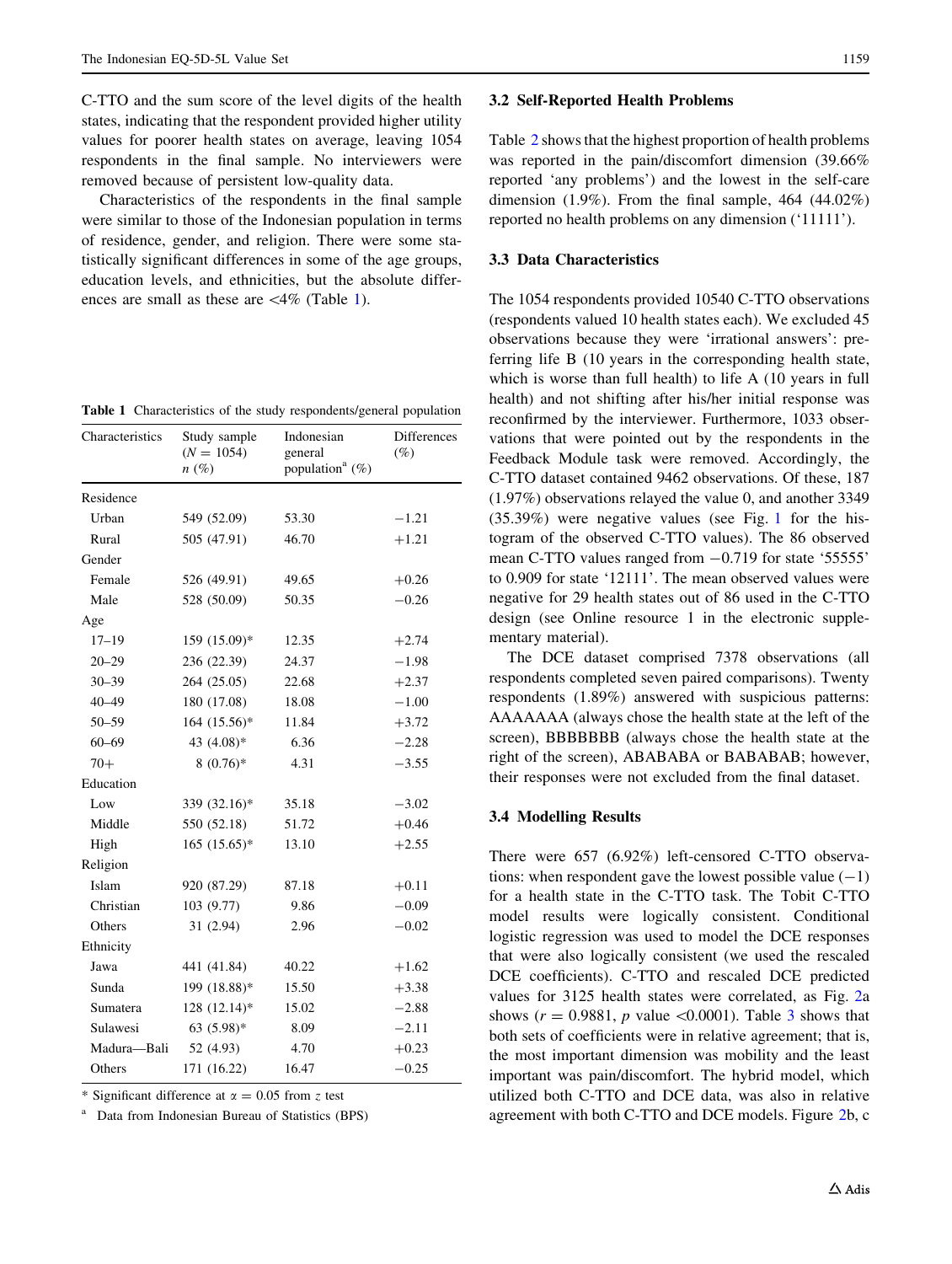<span id="page-7-0"></span>Table 2 Self-reported health using the EQ-5D-5L descriptive system and the EQ VAS

|                         |          | EQ-5D-5L descriptive system with scores in $%$ |           |                 |                                  |                    |  |  |
|-------------------------|----------|------------------------------------------------|-----------|-----------------|----------------------------------|--------------------|--|--|
|                         | Mobility |                                                | Self-care |                 | Usual activities Pain/discomfort | Anxiety/depression |  |  |
| No problems             |          | 92.03                                          | 98.11     | 89.18           | 60.34                            | 65.75              |  |  |
| Slight problems         |          | 6.74                                           | 1.71      | 9.68            | 36.53                            | 28.18              |  |  |
| Moderate problems       |          | 1.04                                           | 0.09      | 1.14            | 2.56                             | 5.50               |  |  |
| Severe problems         |          | 0.19                                           | 0.09      | 0.00            | 0.57                             | 0.38               |  |  |
| Unable/extreme problems |          | 0.00                                           | 0.00      | 0.00            | 0.00                             | 0.19               |  |  |
| Mean                    |          | SD.                                            |           | 25th percentile | Median                           | 75th percentile    |  |  |
| VAS score               | 79.38    | 14.01                                          |           | 70.00           | 80.00                            | 90.00              |  |  |

EQ EuroQol, VAS visual analogue scale



Fig. 1 Observed C-TTO values. C-TTO composite time trade-off

show a high correlation of hybrid predicted utility with models predicted from C-TTO  $(r = 0.995, p < 0.0001)$ and rescaled DCE  $(r = 0.997, p < 0.0001)$ .

The hybrid model with main effects was logically con-sistent (Table [3](#page-9-0)). Using this as the final model to obtain 3125 EQ-5D-5L health states, the maximum value was 1.000 for full health (health state '11111') followed by the health state '11112' with value 0.921. The minimum value was  $-0.865$  for the '55555' state. Of the 3125 health states, 1108 (35.46%) had negative values using the hybrid model. The coefficients from the hybrid model were also in agreement with the previous two models regarding mobility appearing as the most important dimension and pain/discomfort as the least important.

To obtain utility for an EQ-5D-5L health state, for instance '12345', the following calculation based on the hybrid model (final value set) is needed:

Utility weight  $('12345') = 1 -$  no problems in MO  $(0)$  – no problems to slight problems in SC  $(0.101)$  – no problems to slight problems in UA  $(0.090)$  - slight problems to moderate problems in UA  $(0.066)$  - no problems to slight problems in PD  $(0.086)$  – slight problems to moderate problems in PD  $(0.009)$  – moderate problems to

severe problems in PD  $(0.103)$  – no problems to slight problems in AD  $(0.079)$  – slight problems to moderate problems in AD  $(0.055)$  – moderate problems to severe problems in AD  $(0.093)$  – severe problems to extreme problems in AD  $(0.078) = 0.240$ .

Note that each coefficient represents the additional utility decrement of moving from one level to another.

# 4 Discussion

The aim of this study was to obtain social preferences and thus derive an EQ-5D-5L value set from the Indonesian general population. To obtain values for 3125 EQ-5D-5L health states, 1054 respondents were interviewed using the computer-assisted EuroQol Group valuation protocol. C-TTO and DCE were part of the protocol employed in six cities and their surrounding areas. We used an iterative quality control approach in order to obtain high-quality data. The socio-demographic characteristics of the respondents were similar to those of the Indonesian population with respect to residence, gender, age, level of education, ethnicity, and religion. This makes EQ-5D-5L suitable for health economic evaluations that will benefit the national health insurance scheme. Furthermore, non-HTA studies in Indonesia such as those using patient-reported outcome measures (PROMs), clinical trials or improvements in hospital care could use EQ-5D-5L as an instrument to measure HRQOL, with the notion that the values attached to the health states are societal values.

Several limitations of this study should be considered. It could be argued that there are still statistically significant differences in the distribution of background variables in the sample compared with the data provided by the National Bureau of Statistics. There are statistically significant differences, but these are small, and limited to some age groups, some education levels, and some ethnicity groups. As a check to see if such small differences were of importance, we compared observed C-TTO values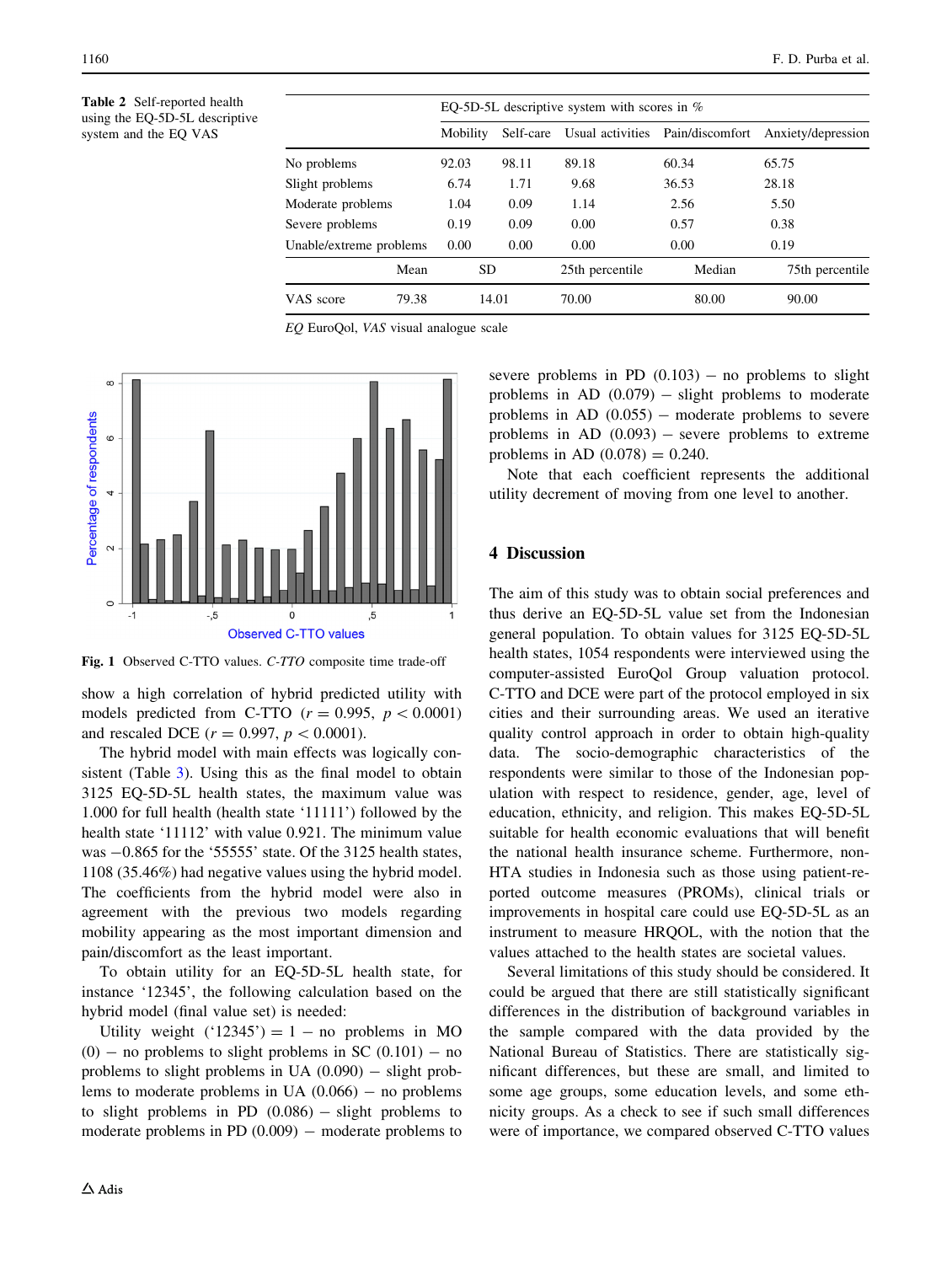<span id="page-8-0"></span>

Fig. 2 a Comparison of C-TTO and DCE rescaled predicted utilities. b Comparison of C-TTO and hybrid predicted utilities. c Comparison of DCE rescaled and hybrid predicted utilities. C-TTO composite time trade-off, DCE discrete choice experiment

for each health state between respondents with different levels of age, education, and ethnicity. There was no clear pattern of differences in the health state values. Moreover, as can be seen in Table [1,](#page-6-0) the percentage deviations were small and statistical significance should be seen in the light of the statistical power of more than 1000 respondents. Given these observations, and given that weighting for background variables would add additional complexity, we chose not to introduce weighting for these small deviations from full representativeness.

The strategy of finding respondents using personal networks of the interviewers and the respondents could raise questions about the objectivity/representativeness of the study sample. Yet we preferred this way of recruitment in order to find respondents who fit into the pre-determined quota groups because we judged it to be a lesser problem than insufficiently filled categories in the quota sampling. The quota groups were determined on the variables that were considered to be important in defining representativeness. In that respect, we have constructed a

representative sample based on pre-determined variables: rural/urban, gender, age, level of education, religion and ethnicity. A further investigation could be conducted to find out whether recruiting respondents via personal networks of interviewers and/or respondents is not preferable or acceptable.

Indonesia has five major islands that are inhabited by 93.5% of the population [\[1](#page-11-0)]. However, 92.9% of respondents interviewed in this study were living on Java Island. This might raise questions about the representativeness of the study sample. However, we focused the data collection on Java island because it is the most populous island (57% of the population) and the main target of migration from all over Indonesia. The diversity of its residents in terms of ethnicity helps to fulfil all the categories in our quota sampling in a cost-effective way. We do not know whether the values obtained in Java from these migrants would have differed from the values should the interviews have been conducted on their original islands. One way to investigate whether location is indeed an issue in valuing health in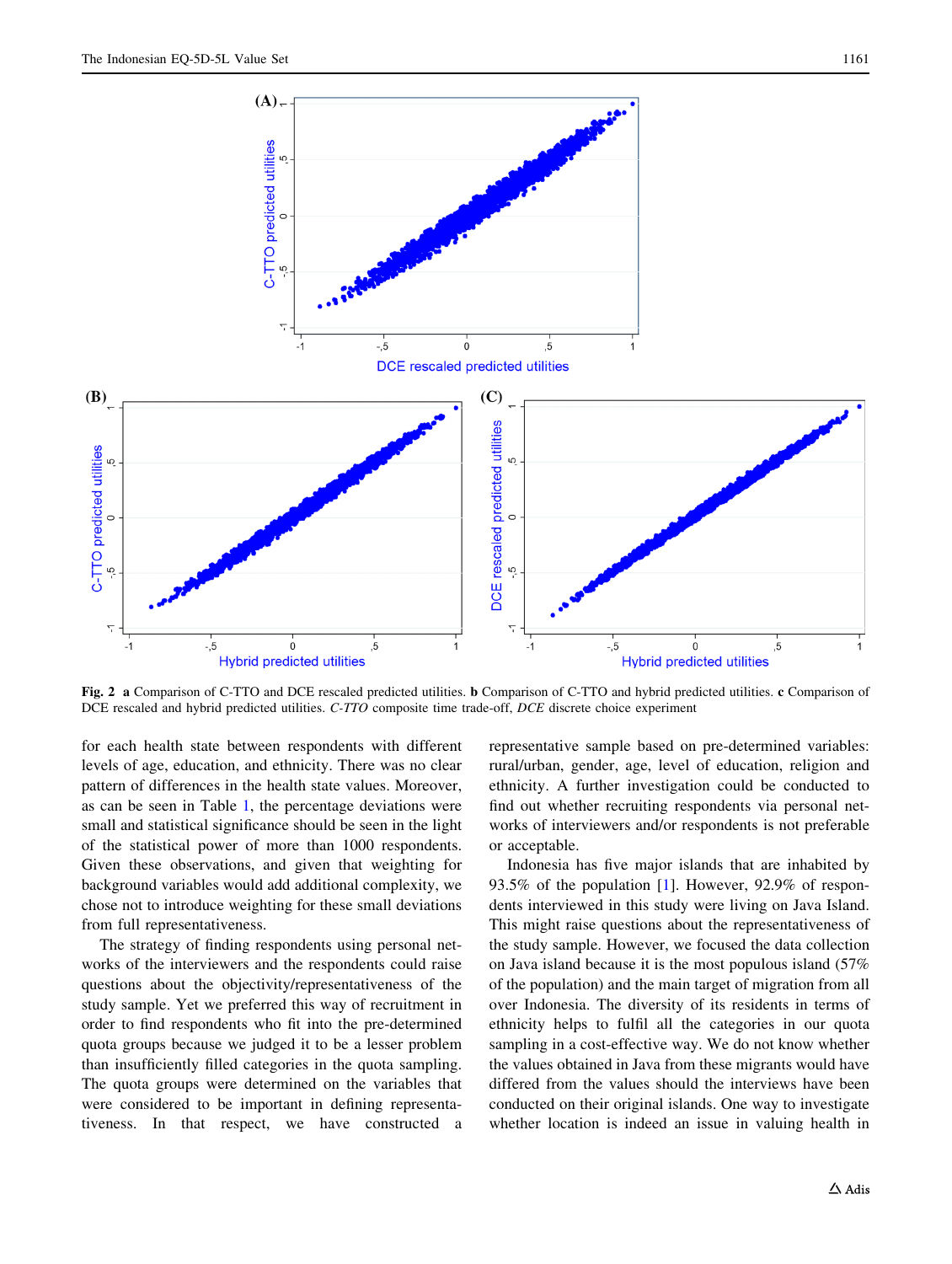<span id="page-9-0"></span>Table 3 Estimation results for C-TTO model, DCE rescaled model, and hybrid model

| Independent variables of the model   | C-TTO Tobit model<br>censored at $-1$ |         | DCE conditional logistic<br>model rescaled |            | Hybrid model censored C-TTO<br>values at $-1$ (final value set) |                |          |         |           |
|--------------------------------------|---------------------------------------|---------|--------------------------------------------|------------|-----------------------------------------------------------------|----------------|----------|---------|-----------|
|                                      | Coeff.                                | (SE)    | $p$ value                                  | Coeff.     | (SE)                                                            | <i>p</i> value | Coeff.   | (SE)    | $p$ value |
| Mobility (MO)                        |                                       |         |                                            |            |                                                                 |                |          |         |           |
| No problems to slight problems       | 0.088                                 | (0.015) | 0.000                                      | 0.139      | (0.015)                                                         | 0.000          | 0.119    | (0.008) | 0.000     |
| Slight problems to moderate problems | 0.086                                 | (0.017) | 0.000                                      | 0.080      | (0.017)                                                         | 0.000          | 0.073    | (0.011) | 0.000     |
| Moderate problems to severe problems | 0.250                                 | (0.019) | 0.000                                      | 0.196      | (0.016)                                                         | 0.000          | 0.218    | (0.013) | 0.000     |
| Severe problems to unable            | 0.170                                 | (0.018) | 0.000                                      | 0.219      | (0.018)                                                         | 0.000          | 0.203    | (0.012) | 0.000     |
| Self-care (SC)                       |                                       |         |                                            |            |                                                                 |                |          |         |           |
| No problems to slight problems       | 0.085                                 | (0.014) | 0.000                                      | 0.101      | (0.016)                                                         | 0.000          | 0.101    | (0.007) | 0.000     |
| Slight problems to moderate problems | 0.056                                 | (0.018) | 0.002                                      | 0.038      | (0.018)                                                         | 0.032          | 0.039    | (0.010) | 0.000     |
| Moderate problems to severe problems | 0.128                                 | (0.018) | 0.000                                      | 0.085      | (0.019)                                                         | 0.000          | 0.108    | (0.013) | 0.000     |
| Severe problems to unable            | 0.035                                 | (0.016) | 0.030                                      | 0.097      | (0.017)                                                         | 0.000          | 0.068    | (0.012) | 0.000     |
| Usual activities (UA)                |                                       |         |                                            |            |                                                                 |                |          |         |           |
| No problems to slight problems       | 0.071                                 | (0.015) | 0.000                                      | 0.092      | (0.016)                                                         | 0.000          | 0.090    | (0.006) | 0.000     |
| Slight problems to moderate problems | 0.106                                 | (0.017) | 0.000                                      | 0.051      | (0.017)                                                         | 0.003          | 0.066    | (0.011) | 0.000     |
| Moderate problems to severe problems | 0.137                                 | (0.019) | 0.000                                      | 0.154      | (0.017)                                                         | 0.000          | 0.145    | (0.013) | 0.000     |
| Severe problems to unable            | 0.061                                 | (0.018) | 0.001                                      | 0.091      | (0.017)                                                         | 0.000          | 0.084    | (0.013) | 0.000     |
| Pain/discomfort (PD)                 |                                       |         |                                            |            |                                                                 |                |          |         |           |
| No problems to slight problems       | 0.089                                 | (0.013) | 0.000                                      | 0.081      | (0.016)                                                         | 0.000          | 0.086    | (0.006) | 0.000     |
| Slight problems to moderate problems | 0.007                                 | (0.019) | 0.721                                      | 0.012      | (0.018)                                                         | 0.513          | 0.009    | (0.011) | 0.395     |
| Moderate problems to severe problems | 0.135                                 | (0.018) | 0.000                                      | 0.085      | (0.017)                                                         | 0.000          | 0.103    | (0.013) | 0.000     |
| Severe problems to extreme problems  | 0.024                                 | (0.019) | 0.211                                      | 0.053      | (0.018)                                                         | 0.003          | 0.048    | (0.013) | 0.000     |
| Anxiety/depression (AD)              |                                       |         |                                            |            |                                                                 |                |          |         |           |
| No problems to slight problems       | 0.079                                 | (0.014) | 0.000                                      | 0.050      | (0.017)                                                         | 0.003          | 0.079    | (0.006) | 0.000     |
| Slight problems to moderate problems | 0.055                                 | (0.018) | 0.002                                      | 0.061      | (0.017)                                                         | 0.000          | 0.055    | (0.011) | 0.000     |
| Moderate problems to severe problems | 0.086                                 | (0.017) | 0.000                                      | 0.114      | (0.018)                                                         | 0.000          | 0.093    | (0.012) | 0.000     |
| Severe problems to extreme problems  | 0.062                                 | (0.016) | 0.000                                      | 0.085      | (0.018)                                                         | 0.000          | 0.078    | (0.012) | 0.000     |
| Log likelihood                       | $-6189.97$                            |         |                                            | $-3958.62$ |                                                                 | $-9325.84$     |          |         |           |
| AIC                                  | 12,421.93                             |         |                                            | 7957.24    |                                                                 | 18,735.69      |          |         |           |
| <b>BIC</b>                           | 12,572.19                             |         | 8109.23                                    |            | 19,060.41                                                       |                |          |         |           |
| Examples of estimated utility values |                                       |         |                                            |            |                                                                 |                |          |         |           |
| U(21111)                             | 0.912                                 |         | 0.861                                      |            | 0.881                                                           |                |          |         |           |
| U(31111)                             | 0.826                                 |         | 0.781                                      |            | 0.808                                                           |                |          |         |           |
| U(41111)                             | 0.576                                 |         | 0.585                                      |            | 0.590                                                           |                |          |         |           |
| U(51111)                             | 0.406                                 |         | 0.366                                      |            | 0.387                                                           |                |          |         |           |
| U(12345)                             | 0.225                                 |         |                                            | 0.268      |                                                                 |                | 0.240    |         |           |
| U(21231)                             | 0.745                                 |         |                                            | 0.676      |                                                                 |                | 0.696    |         |           |
| U(55555)                             | $-0.810$                              |         |                                            | $-0.884$   |                                                                 |                | $-0.865$ |         |           |

AIC Akaike information criteria, BIC Bayesian information criteria, C-TTO composite time trade-off, DCE discrete choice experiments, SE standard error

Indonesia would be to sample values for health states at different places/islands in the republic. For instance, the same health states could be valued in Aceh (west), Java (middle) and Papua (east). Such a study could then be used to provide the motivation for additional studies that sample the values for people living in other parts of the archipelago. For the time being, we conclude that the present value set is the best representative values set for the EQ-5D-5L now available for Indonesia.

Several study findings are worth highlighting. First, this is the first study in Asia to have used the hybrid model to maximize information obtained from C-TTO and DCE.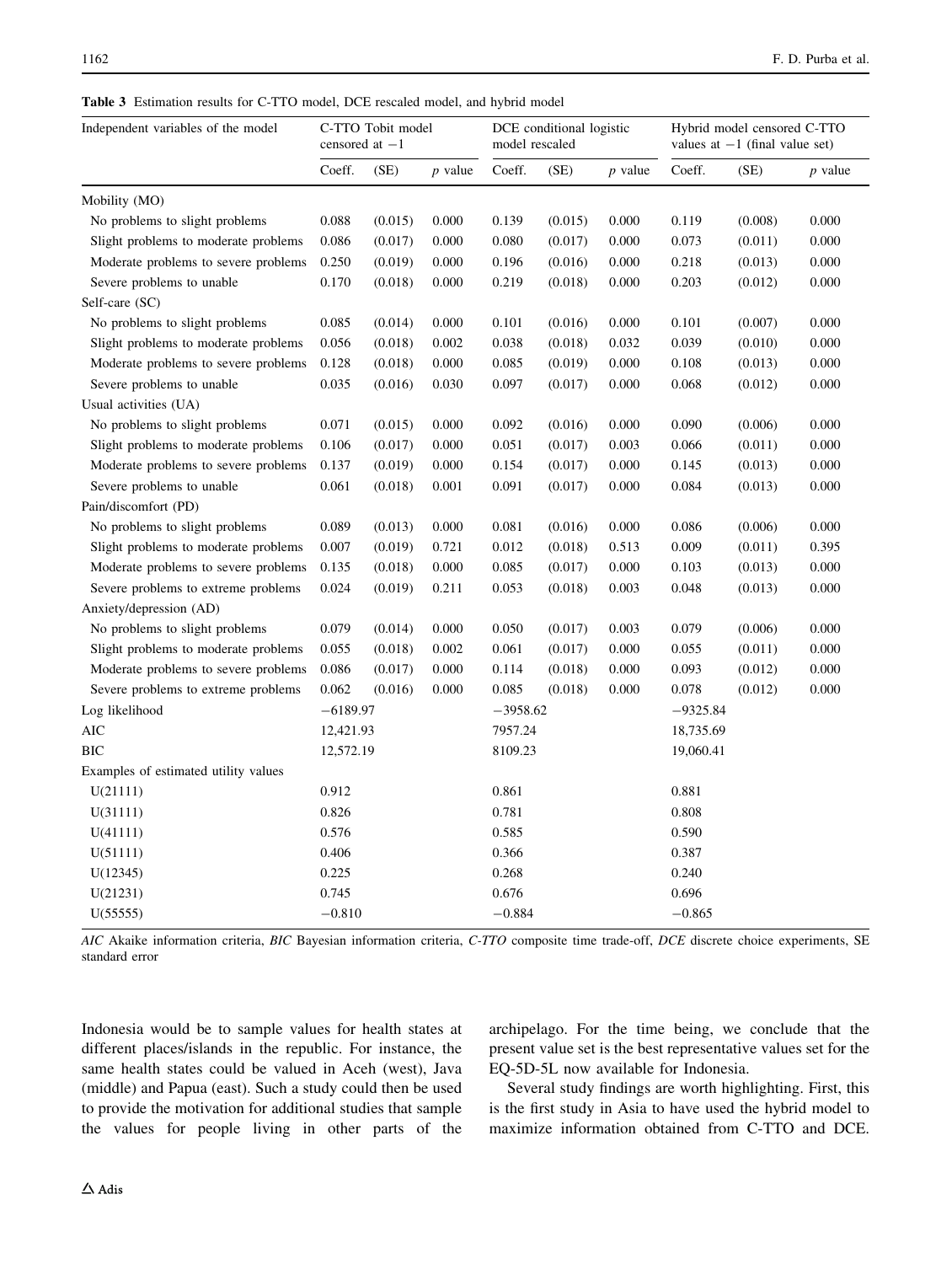The models demonstrated logical consistency and significant regression coefficients. Two possible reasons that the data led to logical and significant models could be that the data were of high quality, which was assured by (1) the extensive use of the QC report provided by the EuroQol Group, and (2) the retraining programme conducted after dropping the first 102 interviews owing to their poor quality [\[30](#page-12-0)]. The QC report identified the first 102 interviews as problematic; indeed, further analysis using the hybrid model demonstrated that the results of these interviews showed logical inconsistencies in self-care and pain/ discomfort dimensions, together with a regression coefficient that was not significant for pain/discomfort level 4  $(p = 0.179)$ . The lesson learned here is that even sophisticated models profit from high-quality data.

Second, the Indonesian results present more negative values than any other EQ-5D-5L valuation study undertaken so far (i.e. in the UK, the Netherlands, Canada, Uruguay, Japan and Korea [[38–43\]](#page-12-0)). It could be argued that the high number of negative values is the result of interaction between a process-related factor—quality control process and a cultural-related factor—interdependence among the members of a society (collectivism vs individualism). This study implemented the quality control process rigorously. It is possible that this quality control process provides the interviewer with better feedback and therefore better skills to administer the complex WTD trade-offs. Therefore, the more valid administration of the C-TTO means that more interviewers follow the protocol, which could have led to a higher proportion of negative values. The cultural factor, namely collectivism, might play a role. People from collectivistic cultures, such as Indonesia, are more concerned with how their illness might affect their closest circles such as family and friends [\[44](#page-12-0)]. Moreover, they are more reluctant to explicitly ask for help [\[45](#page-12-0)]. Some comments from our respondents support this: having severe or extreme/unable problems in EQ-5D dimensions was very bad for them individually, but will also be a burden for their closest circles (family and friends). For other respondents, they preferred to die than to bother their families and friends when they have a severe illness. The EQ-5D-3L value set of Singapore, a neighbouring country of Indonesia and a collectivistic country as well, showed the all-worst state '33333' was  $-0.769$  [\[46](#page-12-0)]. When more national valuation studies are published, it will be possible for a further investigation to disentangle the effect of these factors on proportion of WTD values in an EQ-5D-5L valuation study.

Third, we had a low level of non-response: only 61 of the 1117 respondents. Our recruitment strategy, which involved local leaders and asking respondents to recommend our study to other people, contributed to this low number.

Fourth, this study was performed according to the EuroQol Group's EQ-5D-5L valuation protocol. Hence, the results are comparable to findings obtained in other countries. The final Indonesian value set shows that the mobility dimension influenced utility estimates the most, similar to EQ-5D-5L valuation study results from Uruguay and South Korea [[41,](#page-12-0) [43](#page-12-0)]. The pain/discomfort dimension had the least influence on utility estimates, quite the opposite of the EQ-5D-5L value sets of England and the Netherlands where this dimension was in the top two most influential, after anxiety/depression [[38,](#page-12-0) [39\]](#page-12-0). Perhaps this was because, in countries such as the Netherlands and the UK, problems with mobility had less influence due to better infrastructure provision and less emphasis on manual labour. It could also be argued that Indonesian people have adapted to mild levels of pain or discomfort, or perhaps they considered a mild level of pain or discomfort something they have to live with. The same line of reasoning applies to anxiety/ depression. Indonesian people report more problems with anxiety/depression and have adapted to these mild levels of anxiety/ depression, or they consider this as part of normal life. It could also be a result of small differences in translation. If the translated Indonesian words for depression and anxiety refer to a lighter problem, then it makes sense that the prevalence was higher and the disutility lower. Indeed, there are some indications that this was the case. In the Indonesian EQ-5D translation, the word 'sedih', which might also be translated as 'sadness', is added to the description of the anxiety/depression dimension. These kinds of interactions between the description of the dimensions and the values attached justify attempts to utilize local and linguistically matched value sets for utility questionnaires such as EQ-5D. If not, value sets based on other languages might apply the wrong (higher) utilities to the descriptors. For instance, it is now clear that one cannot use the UK value for anxiety/depression for the Indonesian descriptor with an additional word 'sadness'.

Several policy implications of the present study can be considered. The finding that the mobility dimension most affects utility could be implemented in Indonesian government policies, such as allocating more funds to the prevention of diabetic foot ulcers or other interventions that improve mobility like better wheelchairs. Moreover, the anxiety and depression problems reported should be addressed. If so, the discussion concerning the translation of the anxiety and depression dimension mentioned in the paragraph above should be taken into account. If indeed anxiety and depression are such common afflictions in Indonesia, mental health treatment by professionals such as psychologists and psychiatrists within the national health insurance scheme should be considered.

Indonesia is endeavouring to implement HTA comprehensively. The present research shows that in measuring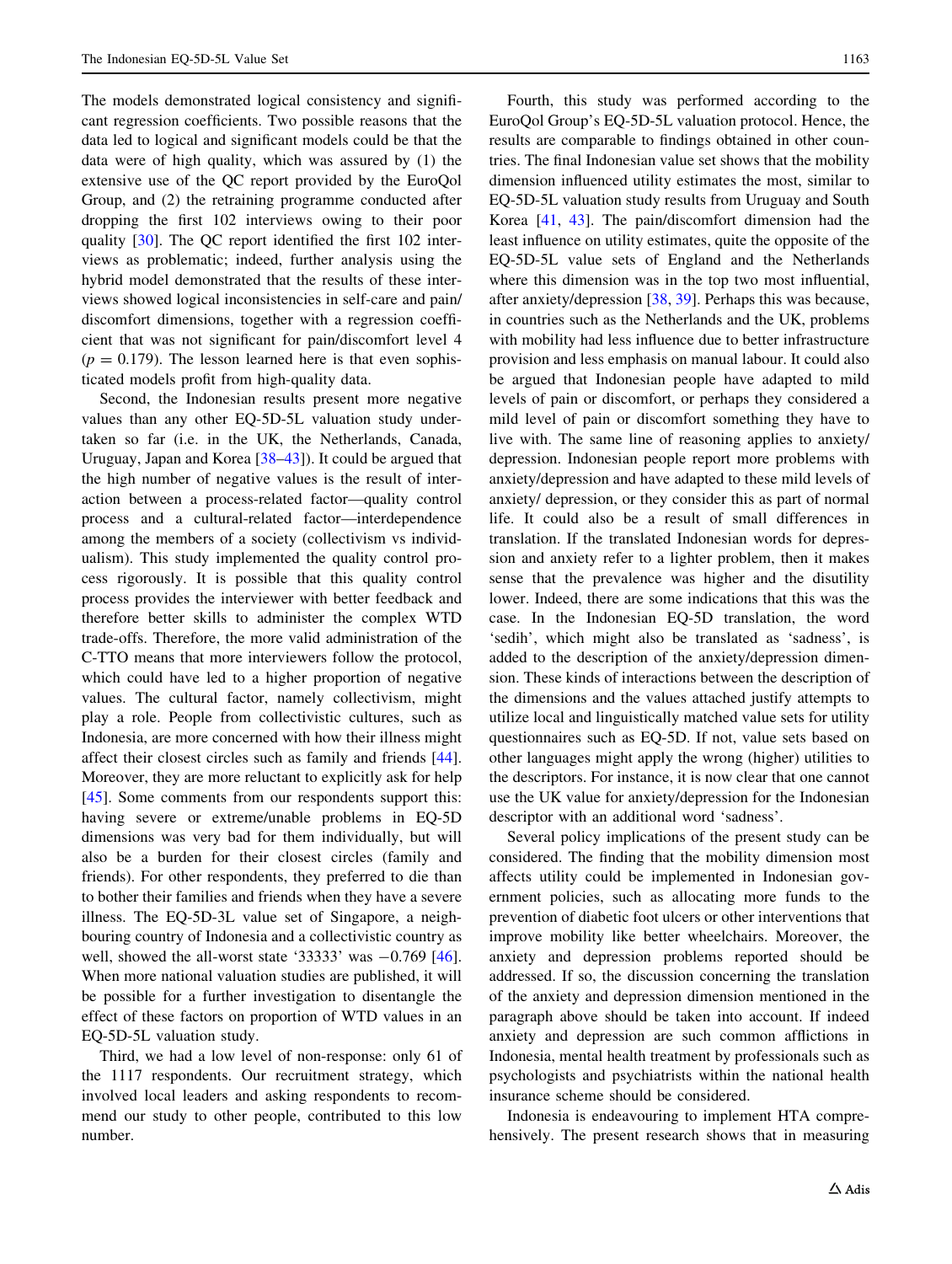<span id="page-11-0"></span>and valuing quality of life, Indonesia bears comparison with the leading countries employing HTA. Evidently Indonesia still has ground to conquer when dealing with models, cost data and decision making. Nevertheless, this research shows that it is possible to arrive at an established level of HTA methodology in a short time-span when cooperating at an international level.

# 5 Conclusion

This paper contains the EQ-5D-5L value set for Indonesia based on Indonesian citizens' health preferences. We expect our results to promote and facilitate health economic evaluations in Indonesia which can help to inform decision makers concerning resource allocation decisions.

Data Availability Statement The datasets generated during and/or analyzed during the current study are available from the corresponding author on reasonable request.

Acknowledgements The Dutch and Indonesian non-profit organization 'Van Deventer-Maas Stichting (VDMS)' and the 'Indonesia Bhadra Utama (IBU) Foundation' respectively, helped us with the data collection. The paper benefited from the efforts, insights and annotations of Elly Stolk and Arnd Jan Prause. Any errors or omissions are the responsibility of the authors only.

Author contribution JB, JP and JH designed the study and acquired the funding. SS and AI provided detailed information regarding data collection processes in Indonesia during the study design phase. FDP coordinated the data acquisition, assisted by TSF and AI. FDP and JMR conceived the analysis. FDP prepared the first draft of the manuscript. All authors played a role in the review of the analysis, interpretation of the results, and reviewed and recommended revisions to the final submitted manuscript to ensure accuracy and fair balance.

## Compliance with Ethical Standards

All procedures performed in studies involving human participants were in accordance with the ethical standards of the institutional research committee [Padjadjaran University Health Research Ethics Committee (no: 065/UN6.C1.3.2/KEPK/PN/2015)].

Funding The research was financed by the EuroQol Group and Directorate General of Higher Education of Indonesia [\(http://www.](http://www.dikti.go.id) [dikti.go.id\)](http://www.dikti.go.id). Both grants were unrestricted.

Conflicts of interest The following authors are members of the EuroQol Research Foundation (the copyright holders of EQ-5D-5L): JB and JMR. There are no other conflicts of interest.

Open Access This article is distributed under the terms of the Creative Commons Attribution-NonCommercial 4.0 International License (http://creativecommons.org/licenses/by-nc/4.0/), which permits any noncommercial use, distribution, and reproduction in any medium, provided you give appropriate credit to the original author(s) and the source, provide a link to the Creative Commons license, and indicate if changes were made.

# References

- 1. Badan Pusat Statistik. Statistik 70 Tahun Indonesia Merdeka. Badan Pusat Statistik, Jakarta 2015. [http://bps.go.id/index.php/](http://bps.go.id/index.php/publikasi/1053) [publikasi/1053](http://bps.go.id/index.php/publikasi/1053). Accessed 3 Nov 2015.
- 2. bpjs-kesehatan.go.id. Vision and Mission. BPJS Kesehatan. 2010. <http://bpjs-kesehatan.go.id/bpjs/index.php/pages/detail/2010/2>. Accessed 4 Nov 2015.
- 3. President of Republik Indonesia. Peraturan Presiden Republik Indonesia Nomor 12 Tahun 2013 Tentang Jaminan Kesehatan Jakarta. 2013. [http://bpjs-kesehatan.go.id/bpjs/index.php/unduh/](http://bpjs-kesehatan.go.id/bpjs/index.php/unduh/index/3) [index/3](http://bpjs-kesehatan.go.id/bpjs/index.php/unduh/index/3). Accessed 14 Nov 2015.
- 4. World Health Organization. Countries with National agency/ unit/committee that produces HTA reports for the Ministry of Health. World Health Organization. 2015. [http://www.who.int/](http://www.who.int/health-technology-assessment/NationalAgencieHTA.pdf) [health-technology-assessment/NationalAgencieHTA.pdf](http://www.who.int/health-technology-assessment/NationalAgencieHTA.pdf). Accessed 5 Nov 2015.
- 5. Drummond M, Sculpher MJ, Claxton K, Stoddart GL, Torrance GW. Methods for the economic evaluation of health care programmes. 4th ed. Oxford: Oxford University Press; 2015.
- 6. Richardson J, Iezzi A, Khan MA. Why do multi-attribute utility instruments produce different utilities: the relative importance of the descriptive systems, scale and 'micro-utility' effects. Qual Life Res. 2015;24(8):2045–53.
- 7. Richardson J, Khan MA, Iezzi A, Maxwell A. Comparing and explaining differences in the magnitude, content, and sensitivity of utilities predicted by the EQ-5D, SF-6D, HUI 3, 15D, QWB, and AQoL-8D multiattribute utility instruments. Med Decis Mak. 2015;35(3):276–91.
- 8. Chen G, Khan MA, Iezzi A, Ratcliffe J, Richardson J. Mapping between 6 multiattribute utility instruments. Med Decis Mak. 2016;36(2):160–75.
- 9. Rawlins MD, Culyer AJ. National Institute for Clinical Excellence and its value judgments. BMJ. 2004;329(7459):224–7.
- 10. Sakthong P. Measurement of clinical-effect: utility. J Med Assoc Thai. 2008;91(Suppl 2):S43–52.
- 11. Brooks R. EuroQol: the current state of play. Health Policy. 1996;37(1):53–72.
- 12. Herdman M, Gudex C, Lloyd A, Janssen M, Kind P, Parkin D, et al. Development and preliminary testing of the new five-level version of EQ-5D (EQ-5D-5L). Qual Life Res. 2011;20(10):1727–36. doi:[10.1007/s11136-011-9903-x](http://dx.doi.org/10.1007/s11136-011-9903-x).
- 13. Feng Y, Devlin N, Herdman M. Assessing the health of the general population in England: how do the three- and five-level versions of EQ-5D compare? Health Qual Life Outcomes. 2015;13(1):171.
- 14. Pattanaphesaj J, Thavorncharoensap M. Measurement properties of the EQ-5D-5L compared to EQ-5D-3L in the Thai diabetes patients. Health Qual Life Outcomes. 2015;13:14.
- 15. Conner-Spady BL, Marshall DA, Bohm E, Dunbar MJ, Loucks L, Khudairy AA, et al. Reliability and validity of the EQ-5D-5L compared to the EQ-5D-3L in patients with osteoarthritis referred for hip and knee replacement. Qual Life Res. 2015;24(7):1775–84.
- 16. Golicki D, Niewada M, Karlinska A, Buczek J, Kobayashi A, Janssen MF, et al. Comparing responsiveness of the EQ-5D-5L, EQ-5D-3L and EQ VAS in stroke patients. Qual Life Res. 2015;24(6):1555–63.
- 17. Greene ME, Rader KA, Garellick G, Malchau H, Freiberg AA, Rolfson O. The EQ-5D-5L improves on the EQ-5D-3L for healthrelated quality-of-life assessment in patients undergoing total hip arthroplasty. Clin Orthop Relat Res. 2015;473(11):3383–90.
- 18. Agborsangaya CB, Lahtinen M, Cooke T, Johnson JA. Comparing the EQ-5D 3L and 5L: measurement properties and